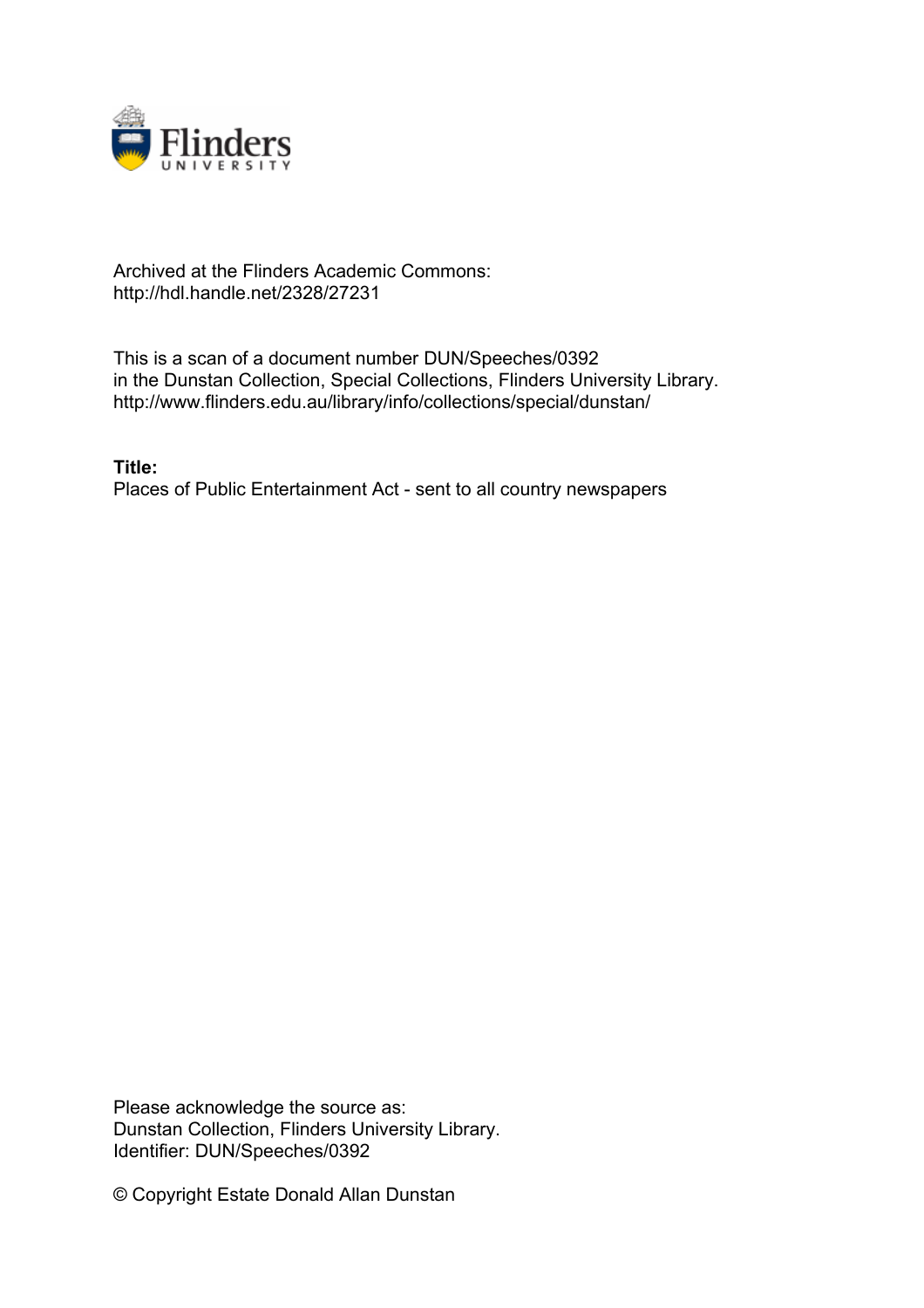

Premier's *Office.* 

 $392 / 29$ 

Adeluide.

## PRESS RELEASE BY THE HON. THE PREMIER, MR. DON DUNSTAN, Q.C., M.P., **FOR COUNTRY NEWSPAPERS.**

**The Premier, Mr. Dunstan, this week expressed his gratitude to the Heads of Churches in South Australia for the assistance which they have given him in the drafting of the Government's amendments to the Places of Public Entertainment Act. ,** 

**Mr. Dunstan was commenting on the urgent need of amending this Act to deal with the whole question of Sundayactivity.' A Bill to amend the Act was introduced into the State Parliament last Tuesday. The Premier said that the provisions of the Places of Public Entertainment Act were all being widely avoided by the constitution of "clubs" which were facades for evasion of the Act. "In other words, premises**  facades for evasion of the Act. "In other words, premises which are not subject to the Act are being used for what is in **fact public entertainment, and the device used of obtaining applications to join a club from all who enter", Mr. Dunstan said. "The payment of an admission charge becomes the payment of a fee for club membership, and on the opinions given to the Government, it seems that we cannot successfully prosecute these people. We now have widespread threats that those who have been properly complying with the Places of Public Entertainment Act but whose licences are now being adversely affected by the activity which I have mentioned, will use the same device to enable them to compete on Sundays unless we take action promptly during this session of Parliament to control the whole field."** 

**Mr. Dunstan said that in order to close the loopholes, the Government would have to bring clubs generally within the ambit of the Places of Pubiic Entertainment Act and inevitably this would mean that it must deal with all Sunday activity to say what is allowable in the way of public entertainment and what is not, as this new and broad field must be covered urgently. He said that in the majority, the submissions which he had received from the churches accepted the proposals of the Board of Inquiry on Sunday Observance in Tasmania, although subject to gome suggested modification in some cases. The Government proposed to proceed along the lines of the Tasmanian Act, again with some modifications. He said that two of the submissions which he had received from the churches suggested that before any action was taken on Sunday entertainment, the question should be submitted to a referendum. The Government, however, could not agree that this was a, wise course to follow because of the considerable need for urgency in acting during the present session**  of Parliament, and, secondly because the only questions susceptible **to resolution at a referendum were simple questions capable of a "Yes" or "No" answer. The submissions of the churches themselves had shown that there were many facets to the matter of Sunday**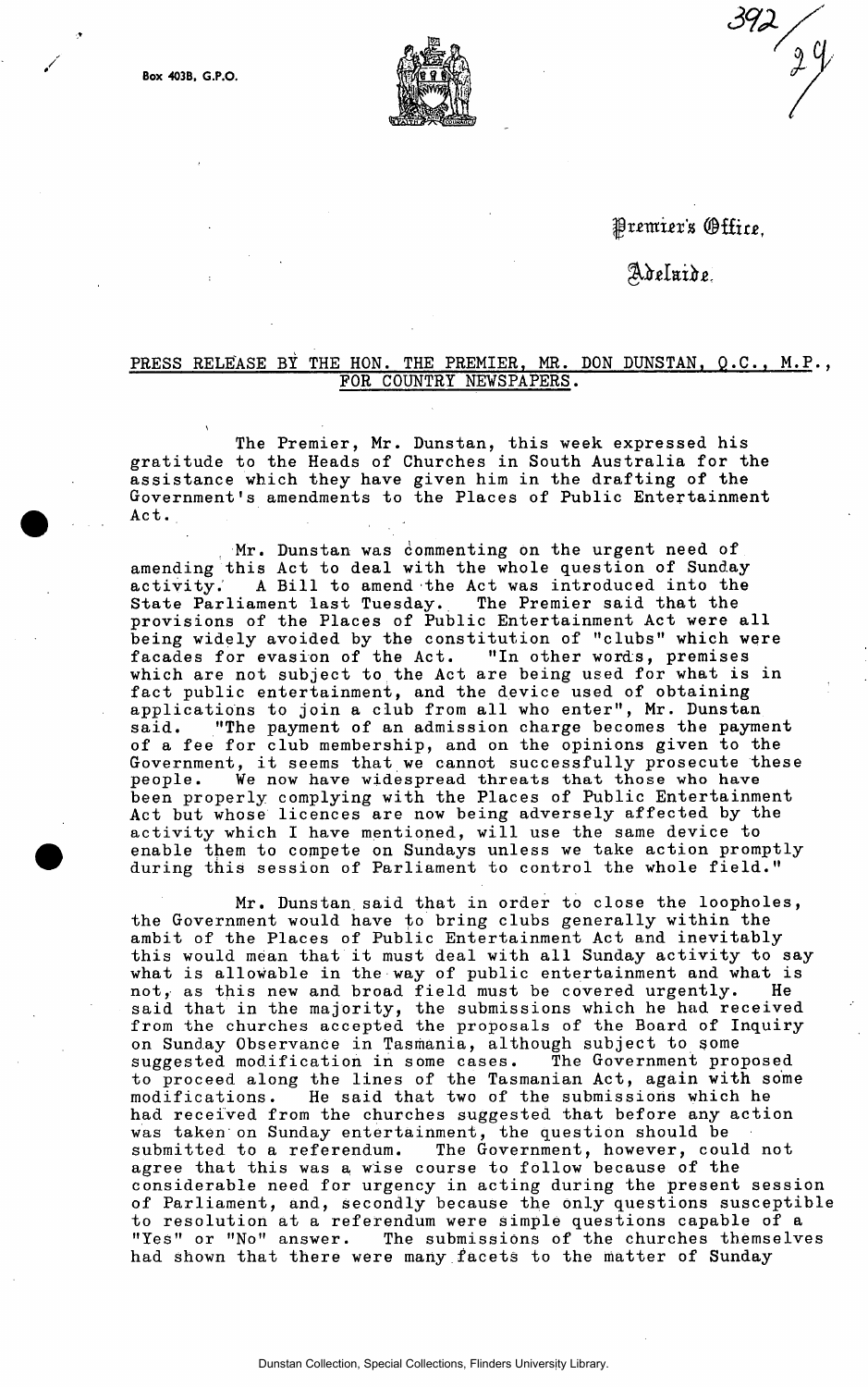**entertainment and that these could not possibly be dealt with on a simple Yes/No answer basis.** 

**Mr. Dunstan went on to outline the modifications to be made on the Tasmanian proposal on games and entertainments in the Bill currently before the House. He said that on the question of games, the Government had sought, in enacting provisions similar to those of Tasmania, to avoid large concourses of people who would be a disturbance of the peace on Sundays in residential areas, but, at the same time, it had sought not to interfere with existing practices. In fact, in country areas, football matches involving senior League teams took place from time to time on Sundays, and this was also the case with senior soccer teams. It had not been found that this gave rise to any difficulties for people in the area, and the Government was reluctant to interfere with what was a current practice particularly where those involved desire to continue that practice.** 

**Some submissions had suggested that games in which gain was involved, and major tennis and cricket fixtures should not occur on Sundays. The Government, on investigation, could not agree that this would lead to large concourses of**  people which would be disturbing to the peace, and, consequently, felt that they should not be prohibited. Some submissions had felt that they should not be prohibited. **suggested that games of major teams should be prohibited on Sundays as there would be some involved who were keen sportsmen but whose religious beliefs were such that they would not be able to take part on Sundays. On examination of the practice in other States, the Government did not feel that it could impose on the majority a restriction of that kind in favor of what was likely to be a very small minority of those involved.** 

**"As to the general permission to engage in games other than those prohibited, and in public entertainment generally on Sundays, the Government feels that the hour of 1 p.m. is a suitable one, and it is not necessary to make the hour later at 1.30 p.m. As to evening entertainment, there are suggestions that this should be prohibited prior to 8.30 in the evening. This would cut across existing businesses to a very large extent There are 70 registered cabarets in South Australia which now open at the times it would be sought to prohibit them, and at this stage of proceedings it does not seem that they are markedly interfering with the general tenor of Sunday activity. However, if they are to continue, other forms of entertainment of a comparable nature will need to be allowed if we are not again to be faced with moves for evasion of the law. We do agree, however, that it is desirable that motion picture theatres and live theatres should not be open at a time when normally people are at the evening religious services, and accordingly the Bill before the House proposes to prohibit this**  between  $\bar{6}$  p.m. and 8 p.m., which is a substantial modification **of the Tasmanian proposal."** 

**Mr. Dunstan said that it had been suggested that entertainment in places licensed by or under permit from the Licensing Court should not be allowed on Sunday. However, it would be impossible to prohibit entertainment of this kind when other places of public entertainment were open on Sundays. There was no prohibition under the Licensing Act. He said**